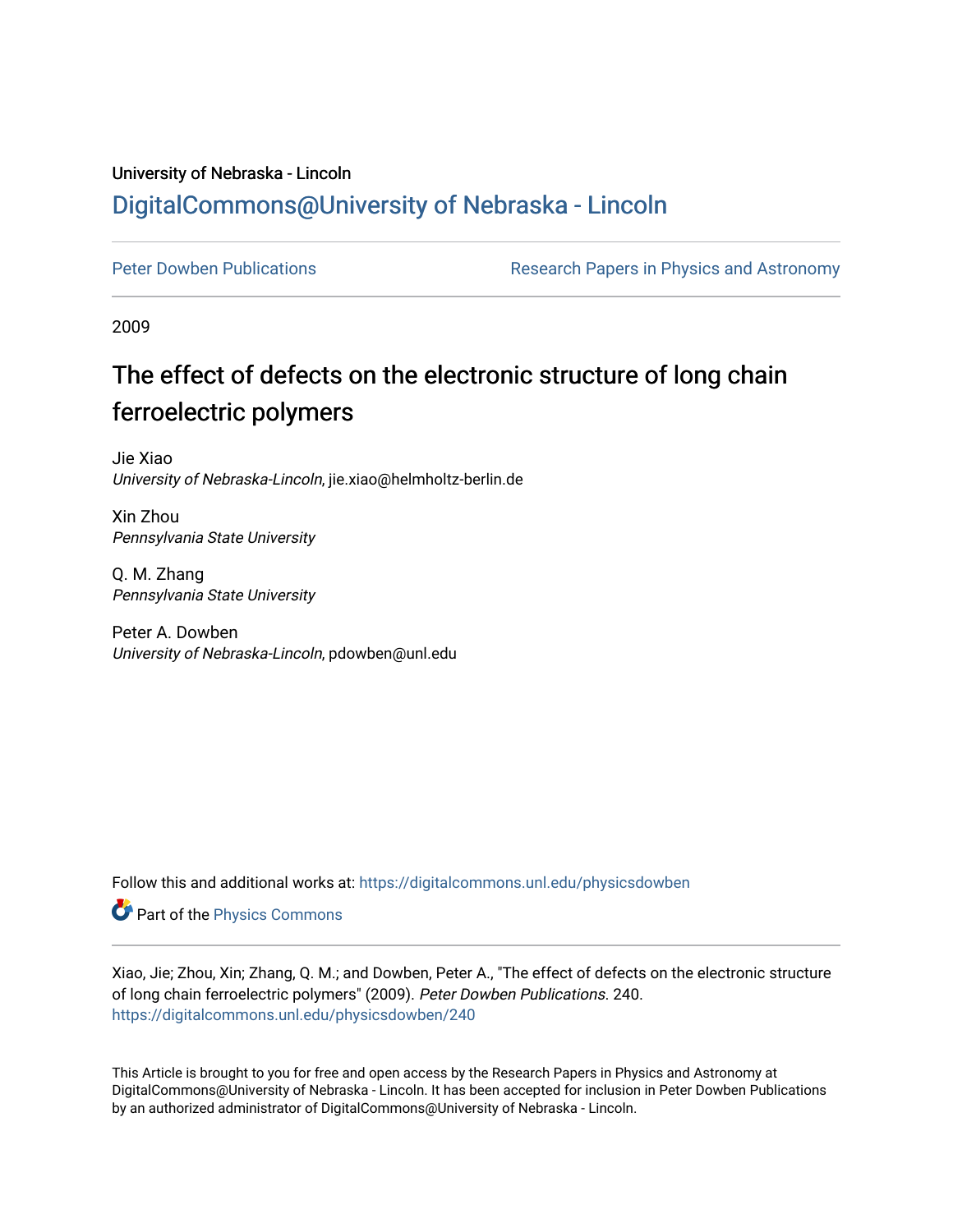## **[The effect of defects on the electronic structure of long chain ferroelectric](http://dx.doi.org/10.1063/1.3204490) [polymers](http://dx.doi.org/10.1063/1.3204490)**

Jie Xiao,<sup>1</sup> Xin Zhou,<sup>2</sup> Q. M. Zhang,<sup>2</sup> and P. A. Dowben<sup>1[,a](#page-1-0))</sup><br><sup>1</sup>Department of Physics and Astronomy, Nebraska Center for Materials and Nanoscience, *University of Nebraska-Lincoln, Lincoln, Nebraska 68588-0111, USA* 2 *Department of Electrical Engineering, Pennsylvania State University, University Park, Pennsylvania 16802, USA*

(Received 23 March 2009; accepted 18 July 2009; published online 26 August 2009)

The apparent molecular density of states from combined photoemission and inverse photoemission spectroscopies is compared to the bulk conductivity and frequency dependent dielectric measurements for a variety of ferroelectric polymer poly(vinylidene fluoride) (PVDF) copolymers and terpolymers. While some extra chemical groups introduced into the PVDF long chains increase the measured conductivities at room temperature and can cause significant changes in the dielectric properties, few changes are observed in the overall experimental molecular density of states. The exception appears to be the very short polymer chains. The significance of this comparison is that profound changes can occur in the overall dielectric and transport properties of this class of polymers and copolymers through molecular "dopant addition," without altering the overall density of states of the dominant PVDF polymer host. © *2009 American Institute of Physics*. [DOI: [10.1063/1.3204490](http://dx.doi.org/10.1063/1.3204490)]

The ferroelectric polymer poly(vinylidene fluoride) (PVDF) as well as the associated copolymers with trifluoroethylene have high remnant polarization and coercive electric field, which makes these polymers suitable for nonvolatile random memory, as well as dielectric barrier layers. $1-6$  $1-6$  In making the copolymer PVDF with trifluoroethylene,  $CH_2-CF_2$ : CHF–CF<sub>2</sub>, a reduction in the ferroelectric transi-tion temperature is observed.<sup>7–[10](#page-4-2)</sup> Overall, it is clear as well that the introduction of chemical defects does have a profound effect on the dielectric and ferroelectric properties of the PVDF polymer backbone. If the long range all-trans conformation is broken by the introduction of defects, such as through irradiation by a high energy electron beam<sup>11[,12](#page-4-4)</sup> or by introduction of extra chlorofluoroethylene (CFE) or chlorotrifluoroethylene (CTFE) groups into poly(vinylidene fluoride–trifluoroethylene) [P(VDF-TrFE)] copolymer,<sup>13,[14](#page-4-6)</sup> this polymer will behave like a ferroelectric relaxor $11,15$  $11,15$  with low remnant polarization and coercive field. In addition, PVDF homopolymers, when modified by bulky defects such as CTFE or hexafluoropropylene (HFP), may exhibit much reduced polarization hysteresis.<sup>16,[17](#page-4-9)</sup>

The PVDF based polymers offer a family of compounds where the intramolecular dipole interactions may be systematically altered by the introduction of extra chemical groups (defects). One critical question is how the electronic structure of these polymers change as various extra chemical groups (defects) are introduced and how those changes are related to the intrinsic electronic properties, as opposed to more extrinsic properties such as interface states, formed at the metal electrode, that influence the performance of these polymers.<sup>[18](#page-4-10)</sup> This paper investigates the electronic structure of a series of PVDF based polymers, including the short

chain PVDF homopolymer and defect modified PVDF copolymers and terpolymer. Given that a wide range of bulk dielectric and ferroelectric properties are possible for this class of polymers, here is an opportunity to demonstrate that chemical doping that does not alter the overall electronic structure of the PVDF thin films significantly can still result in significant changes in the conductivity, polarization, and dielectric properties resulting from microscopic effects (local effects).

For the photoemission and inverse photoemission studies, poly(vinylidene fluoride with hexafluoropropylene) P(VDF-HFP; 96: 4 mol %) and poly(vinylidene fluoride– chlorotrifluoroethylene) P(VDF-CTFE; 91: 9 mol %) copolymer and poly(vinylidene fluoride–trifluoroethylene– chlorofluoroethylene) P(VDF-TrFE-CFE; 59.2: 33.6: 7.2 mol %) terpolymer films were prepared on Au coated silicon substrate by solution spin coating using DMF as solvent. The films have a thickness of about 10–20 nm and were subsequently annealed at 110  $^{\circ}$ C for P(VDF-TrFE-CFE) and 130 °C for P(VDF-HFP) and P(VDF-CTFE) to improve the crystallinity.<sup>13,[14](#page-4-6)</sup> The short chain PVDF films were made through the resistant heating and evaporation of PVDF (Refs. [19](#page-4-11) and [20](#page-4-12)) on Au substrate in a vacuum chamber, continuous to the vacuum chamber equipped with photoemission and inverse photoemission spectroscopies. The crystalline P(VDF-TrFE; 65: 35) thin films were made on Au substrate by using the Langmuir–Blodgett technique, as described elsewhere.<sup>[8](#page-4-13)</sup> The thicknesses of PVDF polymer and crystalline P(VDF-TrFE; 65: 35) films were made so that no Au features show up in the molecular spectra in either photoemission or inverse photoemission.

For the electrical characterization measurements, a film thickness of around  $10-20$   $\mu$ m was used. Aluminum electrodes of 40 nm were thermally deposited on both sides of the samples under high vacuum. The dielectric data were

<span id="page-1-0"></span>Electronic mail: pdowben@unl.edu.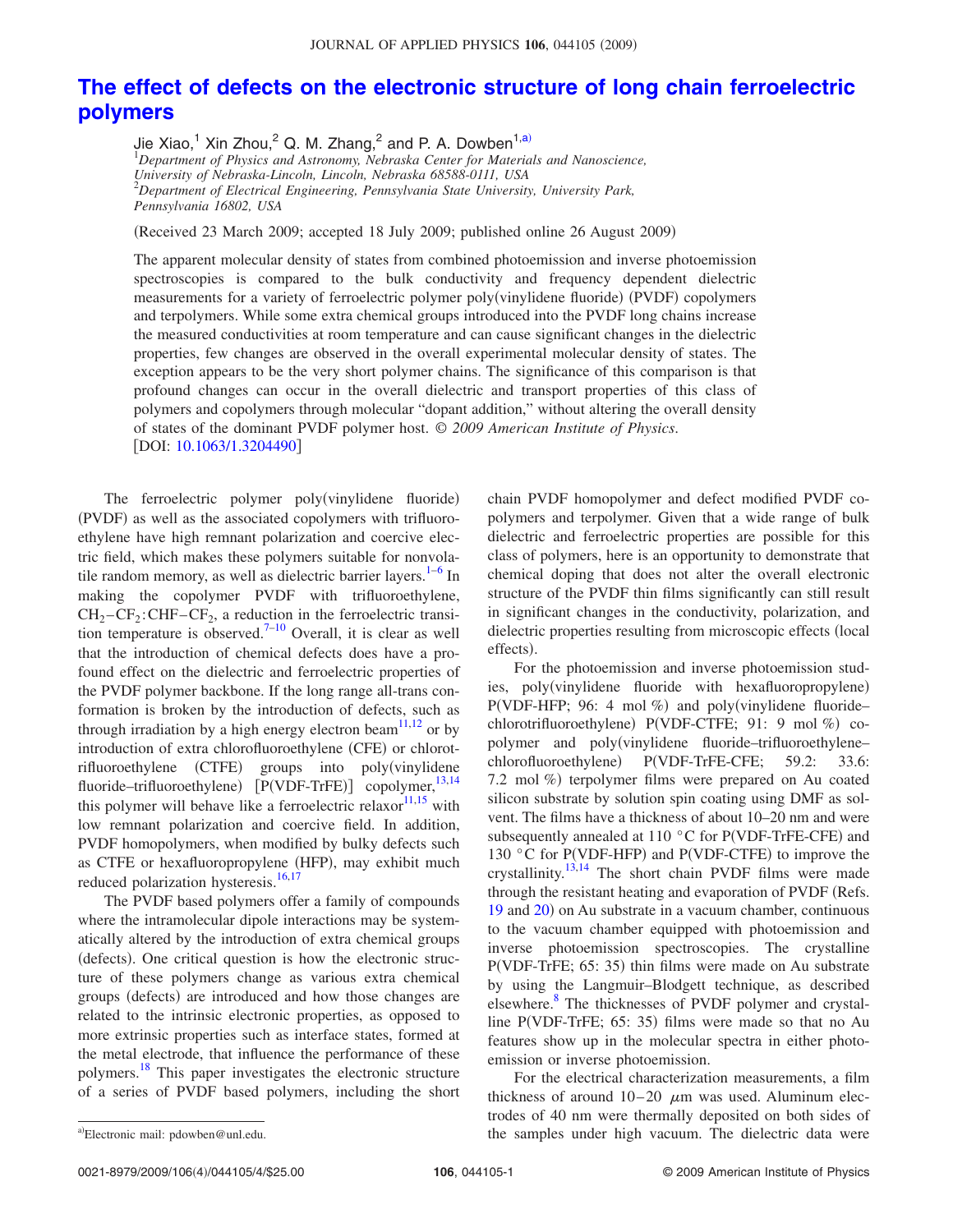acquired by an *LCR* meter (HP 4284A) equipped with a computer controlled temperature chamber. The *I*-*V* curves were measured by HP 4140B pA meter.<sup>13-18</sup>

Combined ultraviolet photoemission (UPS) and inverse photoemission (IPES) spectra were used to characterize the placement of both occupied and unoccupied states of the various PVDF polymer and copolymer thin films. Both the UPS and IPES spectra were taken in the same UHV chamber. In both photoemission and inverse photoemission measurements, the binding energies are referenced with respect to the Fermi edge of gold or tantalum, in intimate contact with the sample surface. The IPES were obtained by using variable energy electrons incident along the sample surface normal, while measuring the emitted photons at a fixed energy (9.7 eV) using a Geiger-Müller detector with an in-strumental linewidth of about 400 meV.<sup>20–[28](#page-4-14)</sup> The angle integrated photoemission (UPS) studies were carried out in the same vacuum system as IPES using a helium lamp at  $hv = 21.2$  eV (He I) and a Phi hemispherical electron analyzer with an angular acceptance of  $\pm 10^{\circ}$  or more collecting photoemitted electrons along the sample surface normal.[20,](#page-4-12)[23,](#page-4-15)[25](#page-4-16)[,26,](#page-4-17)[28](#page-4-14)

The semiempirical method NDO-PM3 (neglect of differential diatomic overlap, parametric model 3) model calculations based on Hartree–Fock formalism was used to produce occupied and unoccupied orbitals in order to simulate the UPS and IPES spectra. To compare the model calculations with experiment, we applied Gaussian envelopes of 1 eV full width half maximum to each calculated molecular orbital (eigenvalue) to account for the solid state broadening in photoemission and then summing. These ground state PM3 model calculations, based on limited length molecular chain, are expected to differ from experiment, particularly as photoemission and inverse photoemission are the final state spectroscopies. As a practical matter, these semiempirical calculations require less *ad hoc* scaling than would be required for a comparison of *ab initio* DFT calculations with experiment. $29-31$  In the comparison between the model calculations and experiment, no corrections were made for molecular interactions, matrix element effects and final state effects, but nonetheless, the comparison with experiment, al-though simplistic, is still often successful.<sup>20[–23,](#page-4-15)[28](#page-4-14)</sup>

Combined photoemission and inverse photoemission spectra of the polymer PVDF, the copolymer P(VDF-TrFE), poly(vinylidene fluoride–hexafluoropropylene)  $P(VDF HFP$ ), , poly(vinylidene fluoride-chlorotrifluoroethylene) P(VDF-CTFE), and the terpolymer poly(vinylidene fluoridetrifluoroethylene-chlorofluoroethylene) P(VDF-CTFE-CFE) are shown in Fig. [1,](#page-2-0) along with the model molecular orbital density of states for comparison. The simplistic model theory recovers most of the experimental features, especially for the highest occupied molecular orbitals (HOMOs).

The comparison of the combined photoemission and inverse photoemission spectra, for all of the thin films formed from different oligomer species, shows that most of the spectral features remain dominated by PVDF. The addition of extra chemical groups appears to have little influence on the overall spectra. The combined photoemission and inverse photoemission spectra for all of the different oligomer spe-

<span id="page-2-0"></span>

FIG. 1. The combined photoemission and inverse photoemission spectra (thick lines) of PVDF, P(VDF-TrFE), P(VDF-HFP), P(VDF-CTFE), and P(VDF-TrFE-CFE) taken at room temperature. Ground state model calculations of the density of states for a limited chain length molecule, uncorrected for matrix elements and final state effects, are shown for comparison as a thin line for each species. The expected model  $HOMO$   $(E_V)$  and  $LUMO$  $(E_C)$  of each molecule are marked by vertical bars; experiment is seen to differ.

cies remains very similar although the spectrum for evaporated PVDF exhibits the smallest HOMO-lowest unoccupied molecular orbital (LUMO) gap in experiment, due to the close proximity of the conduction band edge to the Fermi level (chemical potential). This is opposite to the simplest expectation (Fig. [1](#page-2-0)) where we would expect that PVDF would have the largest of all HOMO-LUMO gaps. This latter PVDF thin film differs from the other copolymer and terpolymer PVDF dominated thin films in that this is the one thin film with short PVDF chains.<sup>20</sup> So decreasing the chain length may be the most profound manner which changes the overall electronic structure and suggests that the placement of the HOMO and LUMO are significantly affected by the defects resulting from the short chain lengths. The decrease in the HOMO to LUMO gap in Fig. [1](#page-2-0) follows the tendency for decreasing symmetry in the polymer backbone as a result of chemical defect introduction. The introduction of the alien chemical groups (defects) into the PVDF long chains breaks the symmetry and long range dipole-dipole coupling.<sup>10[,21](#page-4-20)</sup> We already have seen that in a similar vein, the ferroelectric to paraelectric transition results in a decrease in the HOMO-LUMO gap and a tendency for the LUMO edge to shift toward the Fermi level in the paraelectric phase. $2^{3-26}$  $2^{3-26}$  $2^{3-26}$ 

Does the introduction of chemical dopants result in profound changes to the bulk electrical properties although few changes are seen in the electronic structure? The dielectric measurements of the copolymer P(VDF-HFP), P(VDF-CTFE), and the terpolymer P(VDF-TrFE-CFE) are shown in Fig. [2.](#page-3-1) The dielectric constants decrease with the increasing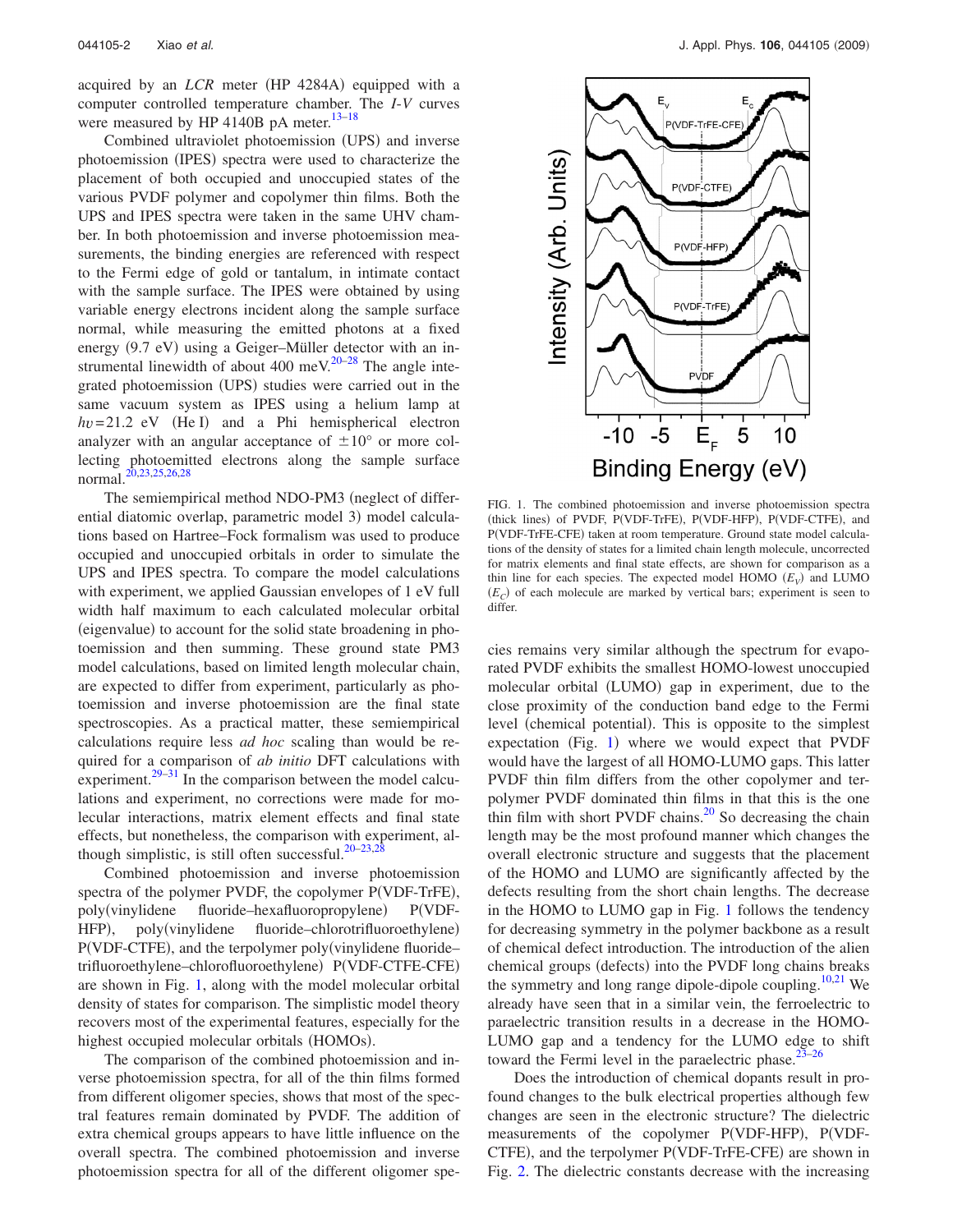<span id="page-3-1"></span>

FIG. 2. Dielectric constants (a) and loss tangents (b) of P(VDF-HFP), P(VDF-CTFE), and P(VDF-TrFE-CFE) at different frequencies of the external electrical field at room temperature.

external field frequency, while the loss tangents increase with frequency. This is fairly typical for this class of polar molecules.<sup>13[–16](#page-4-8)</sup> Although all three polymers follow the same trend for the dielectric constant and the loss, the terpolymer P(VDF-TrFE-CFE) is different from the other two copolymers. At the low frequency end (100 Hz), the P(VDF-TrFE-CFE) dielectric constant is four times larger than those of P(VDF-HFP) and P(VDF-CTFE). Indeed, P(VDF-TrFE-CFE) only tends toward the values of P(VDF-HFP) and  $P(VDF-CTFE)$  at higher frequency  $(10^6$  Hz), as shown in Fig.  $2(a)$  $2(a)$ .

For the terpolymer P(VDF-TrFE-CFE) the room temperature loss tangent is three times lager than we observe for  $P(VDF-HFP)$  and  $P(VDF-CTFE)$  at  $10<sup>6</sup>$  Hz and has almost same value as those of P(VDF-HFP) and P(VDF-CTFE) at lower frequency range  $(10^2 - 10^3$  $(10^2 - 10^3$  $(10^2 - 10^3$  Hz), as shown in Fig.  $2(b)$ . The dielectric loss is related to the energy absorption due to the dipole relaxation in the material. At very high frequencies, the electronic resonant absorption will replace the dipole relaxation absorption and all three molecules should behave in a similar fashion.

The terpolymer P(VDF-TrFE-CFE) also has the highest static external electric field conductivity of the three copolymer studied, much larger than P(VDF-HFP) and P(VDF-CTFE), as shown in Fig. [3.](#page-3-2) The extra chemical groups are expected to provide additional hopping sites for the transport, resulting in an increase in the conductivity. At around 25 MV/m of external electric field, the current density of terpolymer P(VDF-TrFE-CFE) begins to saturate, while for copolymer P(VDF-HFP) and P(VDF-CTFE), their current densities keep increasing until 80 MV/m external electric field, although the latter remain more insulating than the terpolymer P(VDF-TrFE-CFE) thin films.

Overall, the introduction of extra chemical groups into PVDF thin films introduces defects in the all-trans conforma-

<span id="page-3-2"></span>

FIG. 3. Current density at the different strengths of the external static electric field for P(VDF-HFP), P(VDF-CTFE), and P(VDF-TrFE-CFE) at room temperature.

tion normally observed for this polymer system at room temperature. The defects break symmetry and long range intraand interchains dipole-dipole coupling. This in turn allows the individual chemical dipoles in the polymer chain to respond to external electric fields in a more facile manner. Without these defects, the strong dipole-dipole coupling tends to preserve the ferroelectric phase and hinder dipole rotation. The terpolymer P(VDF-TrFE-CFE), with the most defects, has the highest dielectric constant, dielectric loss and current density among these molecules. In this context, it should be noted that were all other electronic effects equal, the facility of dipole rotation and the greater conductivity should provide greater final state screening $32,33$  $32,33$  in the photoemission and inverse photoemission measurements of the terpolymer P(VDF-TrFE-CFE). This, in turn, should result in a smaller HOMO-LUMO gap, $32$  although, in fact, the smallest HOMO-LUMO gap is observed for the short chain PVDF thin films, primarily because of the shift in the LUMO toward the chemical potential as a result of a high defect density.

The energy level alignments of these various PVDF based polymer adlayers, with respect to the metal substrate, will be expected to be a little different from each other, and overall features should be very similar since the carbon backbone stays the same. In general, with some variation, this is, in fact, what we do observe. The dielectric and conductivity properties, together with the dipole response to an external electric field, differ widely for these polymers indicating that some of the dipole-dipole coupling is altered on the local scale. The introduction of defects (extra chemical groups) into PVDF molecular chain can break the all-trans conformation and produce the trans-gauche bonds in chains in PVDF-TrFE), P(VDF-HFP), P(VDF-CTFE), and P(VDF-TrFE-CFE) and could reduce the ferroelectric domain size.

## **ACKNOWLEDGMENTS**

The work at University of Nebraska at Lincoln was supported by the National Science Foundation through Grant Nos. CHE-0415421 and CHE-0650453. The work at the Pennsylvania State University was supported by the Office of Navy Research through Grant No. N00014-05-1-0455 and the MURI under Grant No. N00014-05-1-0541.

<span id="page-3-0"></span><sup>&</sup>lt;sup>1</sup> Ferroelectric Polymers, edited by H. S. Nalwa (Dekker, New York, 1995).